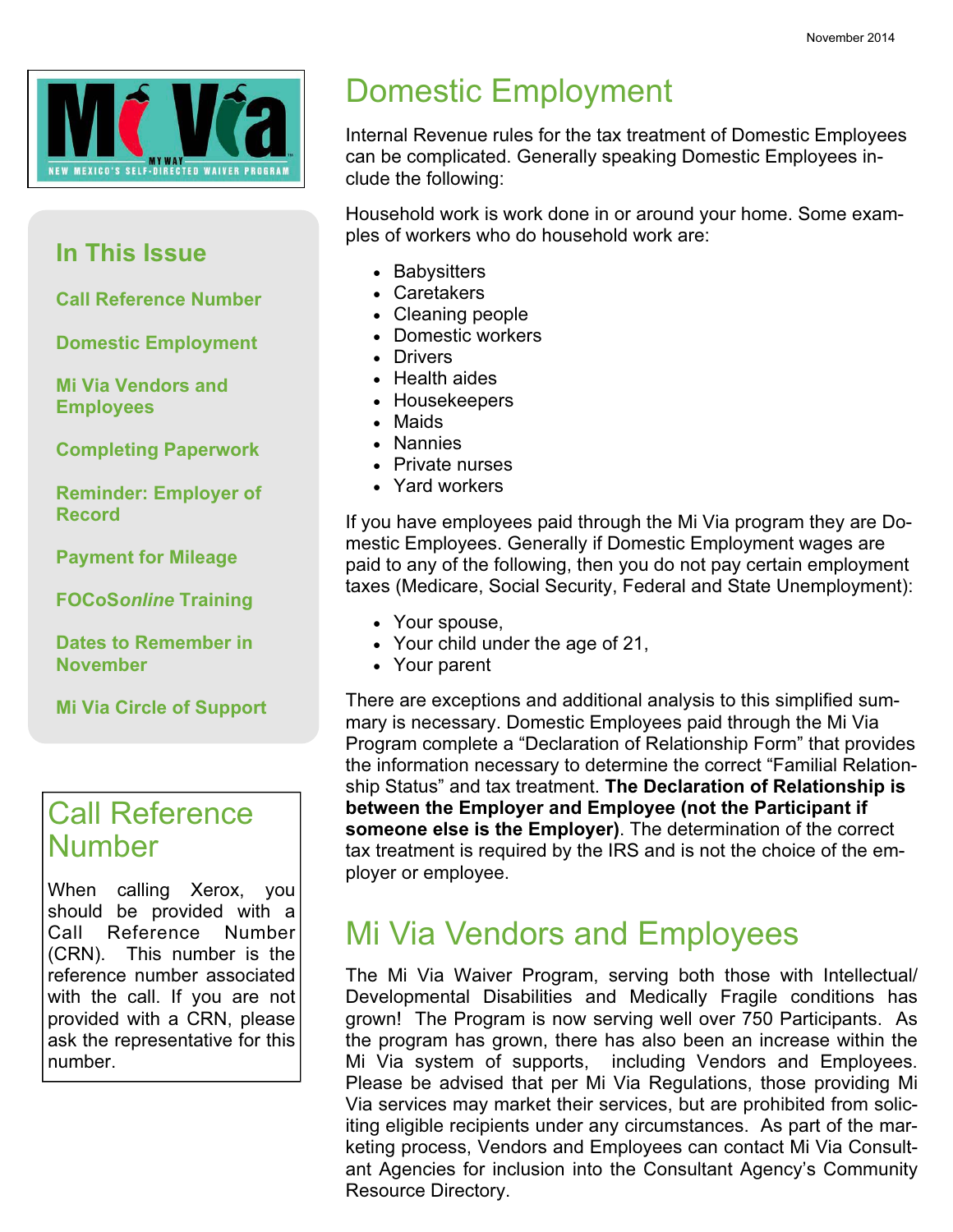Mi Via Contact Information:

Phone: 1-866-916-0310 8:00 am to 5:00 pm Mon. - Fri.

Toll-free Fax: 1-866-302-6787

E-mail: mi.via@xerox.com

Web: http://www.MiViaNM.org

Physical Address: 1720-A Randolph Rd SE Albuquerque, NM 87106

If you would like to sign up for training to use FOCoSonline to review/approve timesheets and check your budget, call Mi Via at 1-866-916-0310

#### Note:

The Mi Via Advisory Committee works with the State to share information and help with communication among all Mi Via Participants.

Molina Healthcare is the Third Party Assessor (TPA) for Mi Via. They are responsible for reviewing and approving the Service and Support Plans (SSP).

#### Completing Paperwork

To avoid delays of employee or vendor payments, please use blue or black ink when completing paperwork. Other colors of ink are not dark enough once paperwork is faxed or scanned to Xerox for processing.

#### Reminder: Employer of Record

An EOR may not be paid for any other services utilized by the eligible recipient for whom he or she is the EOR, whether as an employee of the eligible recipient, a vendor, or an employee or contractor of an agency. An EOR makes important determinations about what is in the best interest of the eligible recipient, and should not have any conflict of interest. An EOR assists in the management of the eligible recipient's budget and should have no personal benefit connected to the services requested or approved on the budget.

#### Payment for Mileage

Make sure to complete the mileage form in it's entirety. The top portion includes the driver's (employee) name, the last four digits of their social security number, the participant's name and date of birth, and the employee's vehicle year, vehicle model, driver's license number and license plate number.

The next portion of the form must include the date of trip, location from and to, odometer starting and ending number, total number of miles, and purpose of the trip. In the purpose of the trip section, the employee or vendor writes in the reason they are driving (for example, driving to the community center). Please remember that Self-Direction is unable to pay for medical transportation (for example, to/ from a medical doctor's office). Please see the Code of Federal Regulations, 42 CFR §431.53 for further details.

Both the Driver and Employer need to sign and date the Mileage Form.

Please contact the Self-Direction Help Desk at 1-866-916-0310 for assistance or if you would like a toolkit to help you complete the form.

#### FOCoSonline Training

You can now take the FOCoSonline training on your own, at any time, from the Mi Via website home page at http://mivianm.org. A list of frequently asked questions and a training manual is also included.

If you are an employer, please take the Employer training Parts I & II. If you are an employee, you only need to take the Employee training.

Please complete the quiz at the end of the training to help you review the information. You will receive a FOCoSonline Account Authorization form, once the training is completed. You will need to complete this in order to login to FOCoSonline.

Please note, for employees, your Employer must also have access to FOCoSonline so they can approve your timesheet.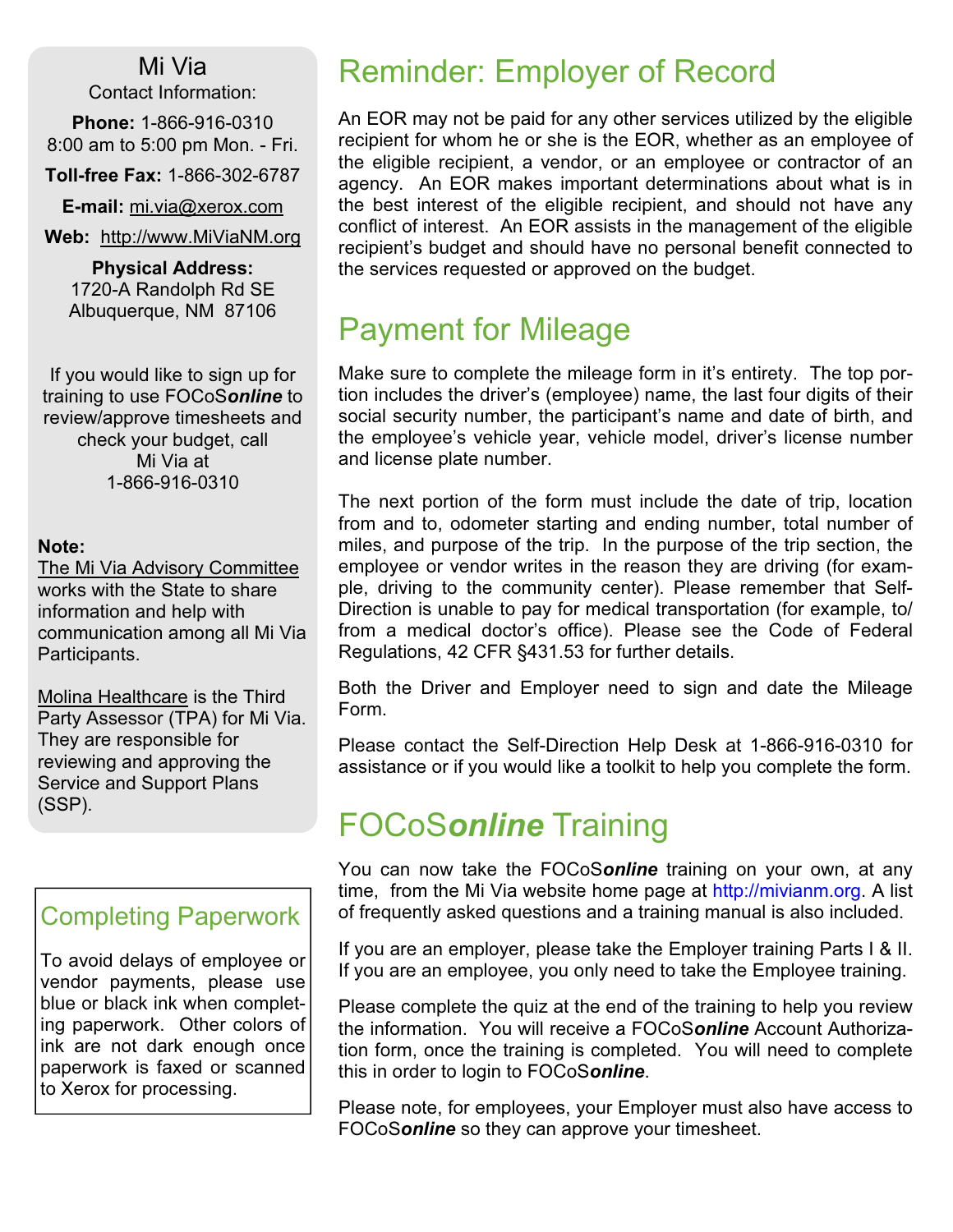## Dates to Remember in November

# November 2014

| Sun              | Mon        | Tue        | Wed        | Thu                                                    | Fri                                                                                                               | Sat                                                                                                                       |
|------------------|------------|------------|------------|--------------------------------------------------------|-------------------------------------------------------------------------------------------------------------------|---------------------------------------------------------------------------------------------------------------------------|
| October 26       | October 27 | October 28 | October 29 | October 30                                             | October 31<br>Paychecks and<br><b>Vendor Checks</b><br><b>Received or</b><br>Deposited; end of<br>the pay period. | $\mathbf 1$<br>Deadline to<br>submit<br>timesheets,<br>Mileage & PRFs<br>for 11/14 pay-<br>ment; new pay<br>period begins |
| $\overline{c}$   | 3          | 4          | 5          | 6                                                      | $\overline{7}$<br><b>Vendor Checks</b><br><b>Received or</b><br><b>Deposited</b>                                  | 8<br>Deadline to<br>submit PRFs for<br>11/21 payment                                                                      |
| $\boldsymbol{9}$ | 10         | 11         | 12         | 13                                                     | 14<br>Paychecks and<br><b>Vendor Checks</b><br><b>Received or</b><br>Deposited; end of<br>the pay period.         | 15<br>Deadline to<br>submit<br>timesheets,<br>Mileage & PRFs<br>for 11/28 pay-<br>ment; new pay<br>period begins          |
| 16               | 17         | 18         | 19         | 20<br><b>Spending Reports</b><br><b>Mailed to EORs</b> | 21<br><b>Vendor Checks</b><br><b>Received or</b><br><b>Deposited</b>                                              | 22<br>Deadline to<br>submit PRFs for<br>12/5 payment                                                                      |
| 23<br>30         | 24         | 25         | 26         | 27<br><b>Xerox and State</b><br><b>Offices Closed</b>  | 28<br>Paychecks and<br><b>Vendor Checks</b><br><b>Received or</b><br>Deposited; end of<br>the pay period.         | 29<br>Deadline to<br>submit<br>timesheets,<br>Mileage & PRFs<br>for 12/12 pay-<br>ment; new pay<br>period begins          |